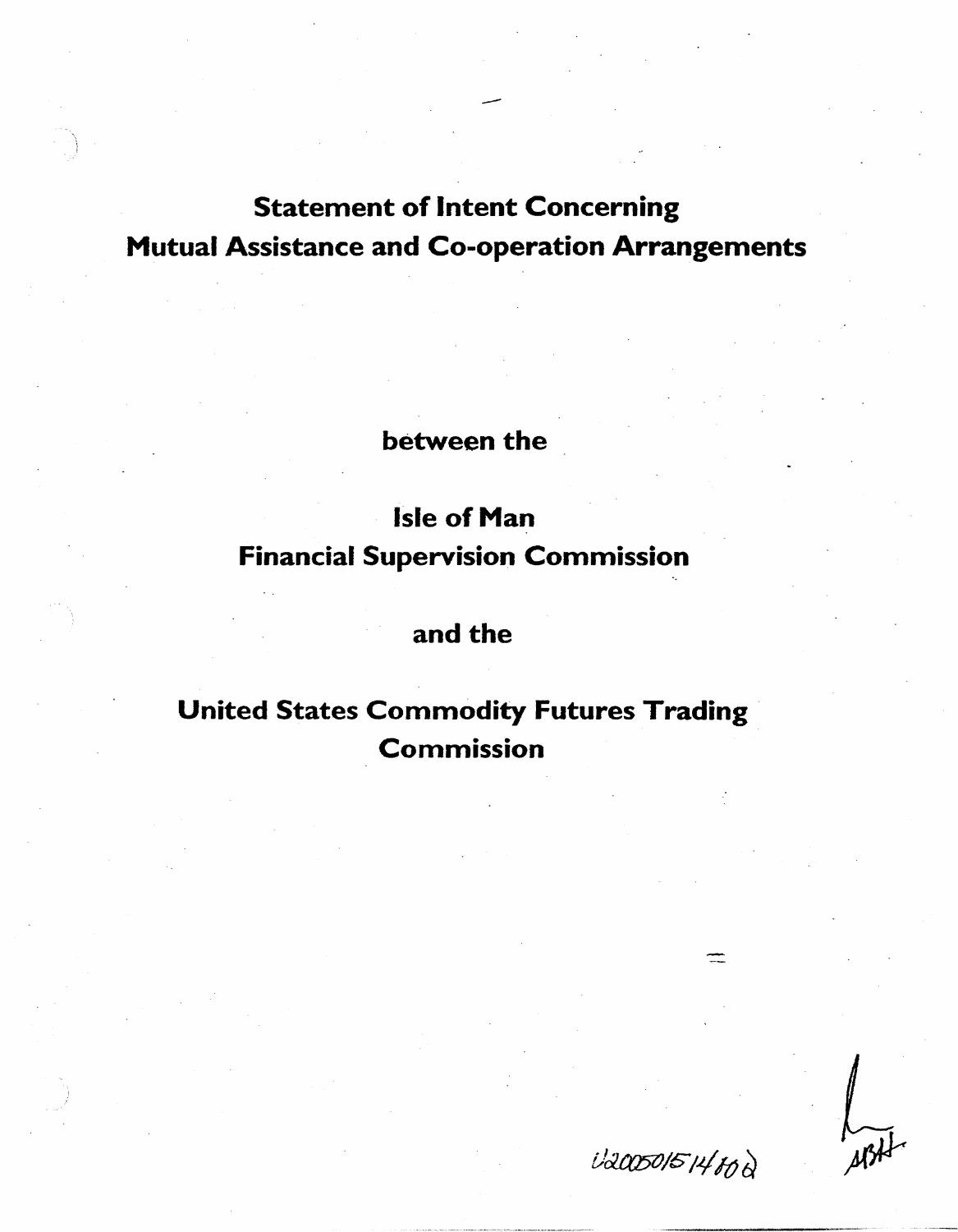# **TABLE OF CONTENTS** /)

•

- I. **INTRODUCTION**
- 2. DEFINITIONS
- 3. SCOPE AND INTENTION
- 4. REQUESTS FOR ASSISTANCE
- 5. UNSOLICITED INFORMATION
- 6. PERMISSIBLE USES OF INFORMATION
- 7. CONFIDENTIALITY
- 8. RIGHTS OF REQUESTED AUTHORITY
- 9. CONSULTATION
- 10. COSTS OF INVESTIGATION
- II. EFFECTIVE DATE AND TERMINATION OF STATEMENT.

APPENDIX A DESIGNATED CONTACT OFFICERS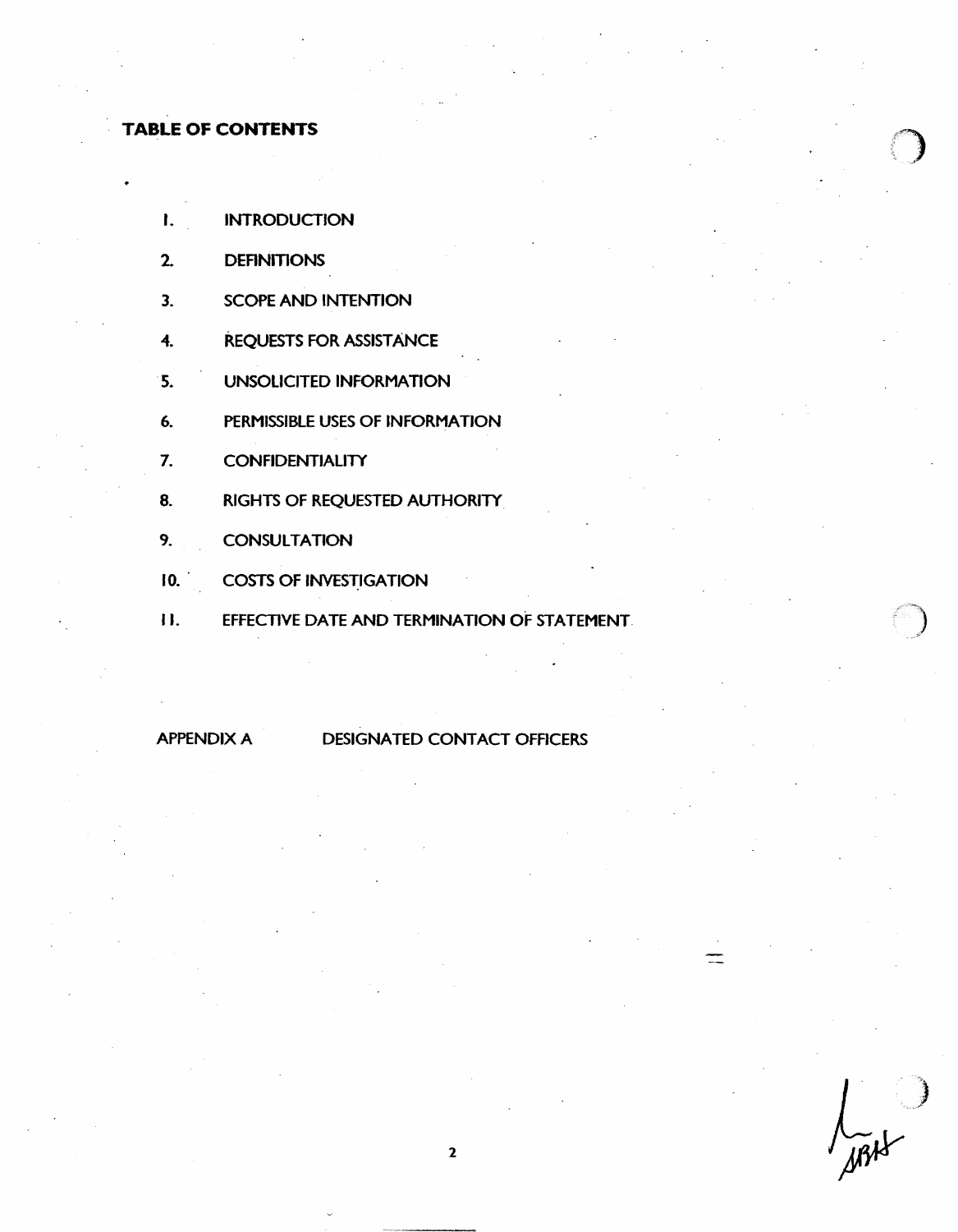#### INTRODUCTION

- I .I The Isle of Man Financial Supervision Commission ("FSC") and the United States Commodity Futures Trading Commission ("CFTC") acknowledge the importance of international regulatory co-operation and share the goal of promoting market and financial integrity and investor protection. These arrangements are intended to enhance the · Authorities' working relationship.
- 1.2 The FSC was established in 1983 and has regulatory responsibility for Banks and Building Societies, Investment Businesses, Collective Investment Schemes and Corporate Service Providers. It is also responsible for the operation of the Isle of Man Companies Registry.

The FSC's mission is to protect investors' and depositors' interests, promote financial stability of financial institutions, promote the highest standards of competence, protect the integrity of the financial community and protect the reputation of the Isle of Man.

To achieve this, the FSC undertakes supervisory monitoring of licenceholders through a combination of on-site (i.e. visits to licenceholders) and off-site (i.e. desk-based) supervision and takes steps to investigate and where appropriate prosecute those engaged in unlicensed business. The FSC cooperates with other regulators around the globe in order to play a full part in the development of international regulatory standards.

1.3 The CFTC was created by US Congress in 1974 as an independent agency with the mandate to regulate commodity futures and option markets in the United States. The . · agency's mandate has been renewed and expanded several times since then, most recently by the Commodity Futures Modernization Act of 2000. Today, the CFTC assures the economic utility of the futures markets by encouraging their competitiveness and efficiency, ensuring their integrity, protecting market participants against manipulation, abusive trading practices, and fraud, and ensuring the financial integrity of the clearing process. Through effective oversight, the CFTC enables the futures markets to serve the important function of providing a means for price discovery.and offsetting price risk.·

The mission of the CFTC is to protect market users and the public from fraud, manipulation, and abusive practices related to the sale of commodity and financial futures and options, and to foster open, competitive, and financially sound futures and option markets.

#### 2. DEFINITIONS

"Authorities" means the CFTC and the FSC;

"CFTC"' means the United States Commodity Futures Trading Commission;

"FSC'" means the Isle of Man Financial Supervision Commission;

"Futures Contract" means a futures or options transaction regulated or subject to regulation by the authorities whether transacted over-the-counter or on or subject to the rules of an exchange or market.

 $\frac{1}{\sqrt{2}}$  $\frac{1}{\sqrt{3}}$ 

3

ŧ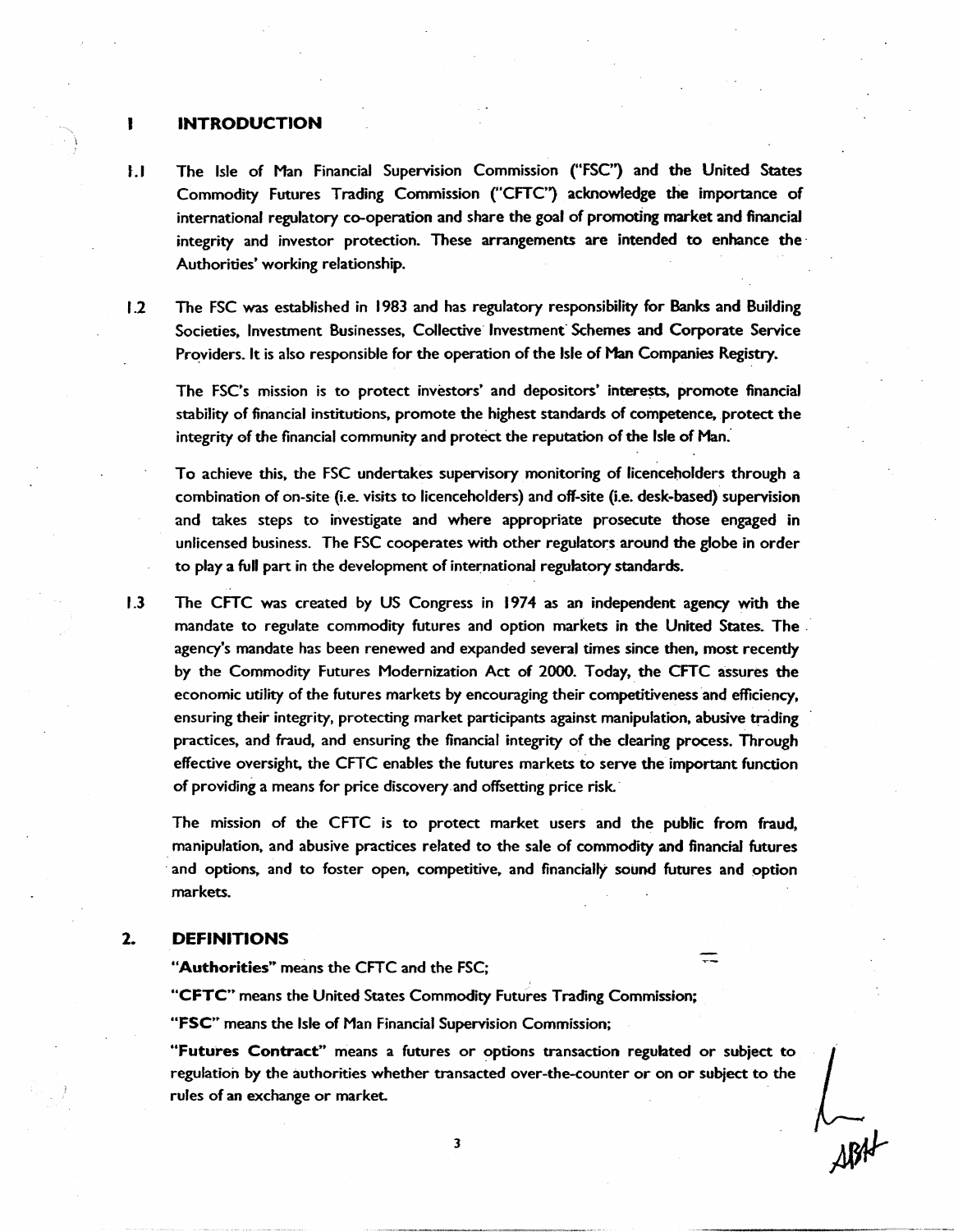"Jurisdiction" means the country, state or territory in which the CFTC.or the FSC have legal authority, power and/or jurisdiction;

"Laws, Regulations, and/or Requirements" means the provisions of the laws of the United States and/or the Isle of Man, the regulations promulgated thereunder, and other regulatory requirements that fall within the jurisdiction of the Authorities concerning Futures Contracts.

"Licensed Entity" means any person carrying out activities requiring licensing, authorisation and/or registration by the Authorities and who is subject to the operative· legislation within the respective jurisdiction;

"Statement" means this "Statement of Intent Concerning Mutual Assistance and Co-operation Arrangements" which is issued under S17 of the Isle of Man Investment Business Act 1991;

"Person" means a natural person, body corporate, partnership, unincorporated association, or trust;

••Requested Authority" means the Authority receiving a request under paragraph *4;*  "Requesting Authority" means the Authority making a request under paragraph 4.

#### 3. SCOPE AND INTENTION

- 3.1 This Statement sets forth the Authorities' intent with regard to mutual assistance and the exchange of information for the purpose. of enforcing and securing compliance with the respective laws, Regulations and/or Requirements of the jurisdictions of the Authorities. · The provisions of this Statement are not intended to create legally binding obligations or supersede domestic laws.
- 3.2 This Statement will promote the integrity, efficiency and financial soundness of licensed entities by improving effective regulation, enhancing the supervision of cross-border transactions, and creating an environment conducive to the prevention of fraudulent and other prohibited practices in the Isle of Man and the United States.
- 3.3 .The Authorities will assist each other to the full extent permitted by the laws, Regulations and/or Rules of their respective jurisdictions. Such assistance will not be limited to information concerning institutions authorised. licensed. registered or recognised in the United States and/or the Isle of Man. Assistance will indude:
	- a) enforcement of Laws. Regulations and/or Requirements pertaining to the respective functions of the Authorities;
	- b) regulation and supervision of Licensed Entities; and
	- c) any matters agreed upon between the Authorities from time to time as evidenced in writing.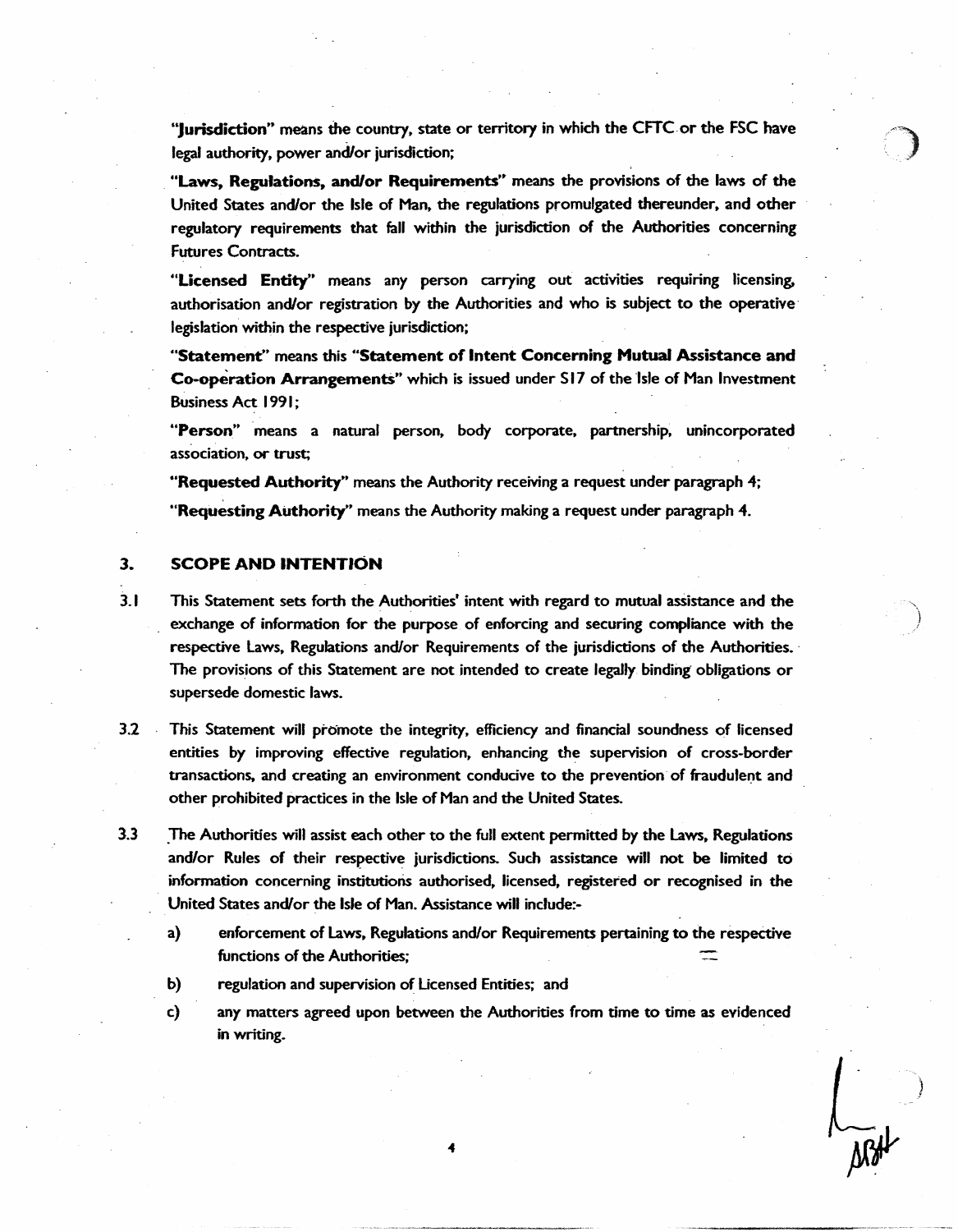#### 4.. REQUESTS FOR ASSISTANCE

- 4.1 To facilitate communication and ensure continuity, each Authority will designate contact officers to whom requests for assistance will normally be addressed. The initial contact officers are set out in Appendix A
- 4.2 A request for assistance will include the following:
	- a) a general description of the subject matter of the request and the purpose for which the assistance or information is sought;
	- b) a general description of the assistance, documents or information sought;
	- c) any information in the possession of the Requesting Authority that might assist in identifying the persons. bodies or entities which they believe possess the information sought, or the places where the Requested Authority may obtain such information;
	- d) the legal provisions or a brief description thereof concerning the matter that is the subject matter of the request;

. e) whether any other Authority. governmental or non-governmental, is co-operating with the Requesting Authority or seeking information from the confidential files of the Requesting Authority and to whom onward disclosure of information is likely to be necessary; and

f) the urgency of the request and the desired period of time for the reply.

·4.3 In urgent circumstances. the Requested Authority will accept a request for assistance by ·electronic mail or facsimile. Such urgent communications must be confirmed in writing within five business days.

#### S. UNSOLICITED INFORMATION

To the extent permitted by Laws, Regulations, and/or Requirements of its respective jurisdiction, each Authority will use reasonable efforts to provide the other Authority with any information it discovers that gives rise to a suspicion of a breach or an anticipated breach of the Laws, Regulations. and/or Requirements applicable in the jurisdiction of the other Authority.

#### 6. PERMISSIBLE USES OF INFORMATION

- 6.1 The Requesting Authority may use non-public information and non-public documents furnished in response to a request for assistance under this Statement solely for:
	- a) the purposes set forth in the request for assistance. including ensuring compliance with the Laws. Regulations and/or Requirements related to the request; and
	- b) a purpose within the generaf framework of the use stated in the request for assistance, including conducting a civil or administrative enforcement proceeding.

 $\mathcal{Y}^{\mathcal{U}^{\mathcal{U}}}$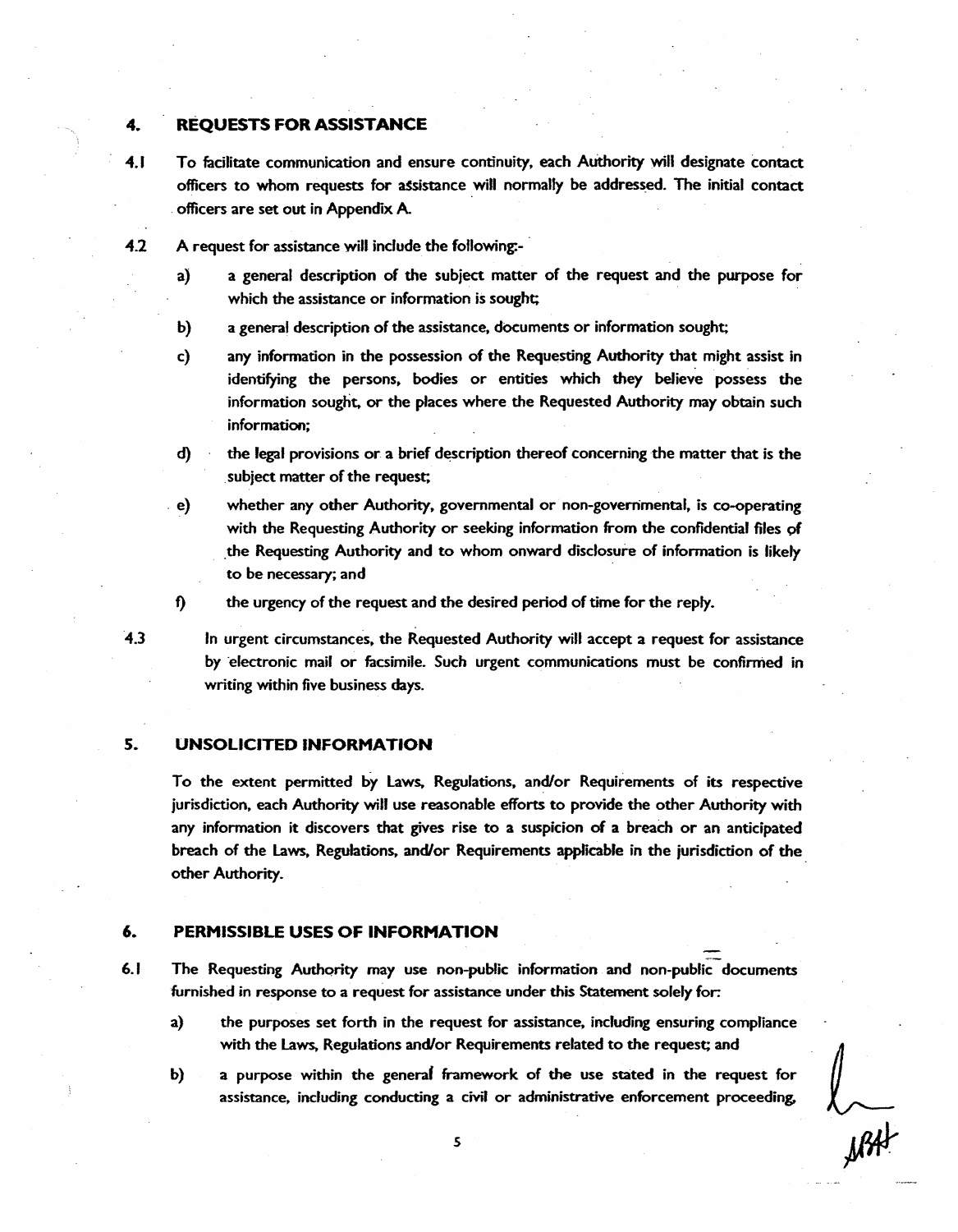assisting in a criminal prosecution, or conducting any investigation for any general charge applicable to the violation of the provision specified in the request where such general charge pertains to a violation of the Laws. Regulations and/or Requirements administered by the Requesting Authority. This use may include enforcement proceedings which are public.

6.2 If a Requesting Authority intends to use information furnished under this Statement for any purpose other than those stated in Paragraph 6.1, it must obtain the consent of the Requested Authority.

#### 7. CONFIDENTIALITY

- 7.1 Each Authority will keep confidential requests made under this Statement, the contents of such requests, and any matters arising under this Statement, including consultations between or among the Authorities, and unsolicited assistance. After consultation with the Requesting Authority, the Requested Authority may disclose the fact that the Requesting Authority has made the request if such disclosure is required to carry out the request.
- 7.2 The Requesting Authority will not disclose non-public documents and information received under this Statement, except as contemplated by paragraph. 6 or in response to a legally enforceable demand. In the event of a legally enforceable demand, the Requesting Authority will notify the Requested Authority prior to complying with the demand, and will assert such appropriate legal exemptions or privileges with respect to such information as may be available. The Requesting Authority will use its best efforts to protect the confidentiality of non-public documents and information received under this Statement.

#### 8. RIGHTS OF REQUESTED AUTHORITY

- 8.1 The Requested Authority may deny requests for assistance under the Statement
	- a) where the request would require the Requested Authority to act in a way that would violate the laws of the jurisdiction of the Requested Authority;
	- b) where the request is not in accordance with this Statement; or
	- . c) on grounds of public interest or essential national interest.
- 8.2 Where the Requested Authority denies or opposes a request for assistance, or where assistance is not available under the law of the jurisdiction. the Requested Authority will provide the reasons why it is not granting the assistance.
- 8.3 The Authorities recognise that this Statement does not limit or enhance their respective powers to investigate or gather information or take other measures.

6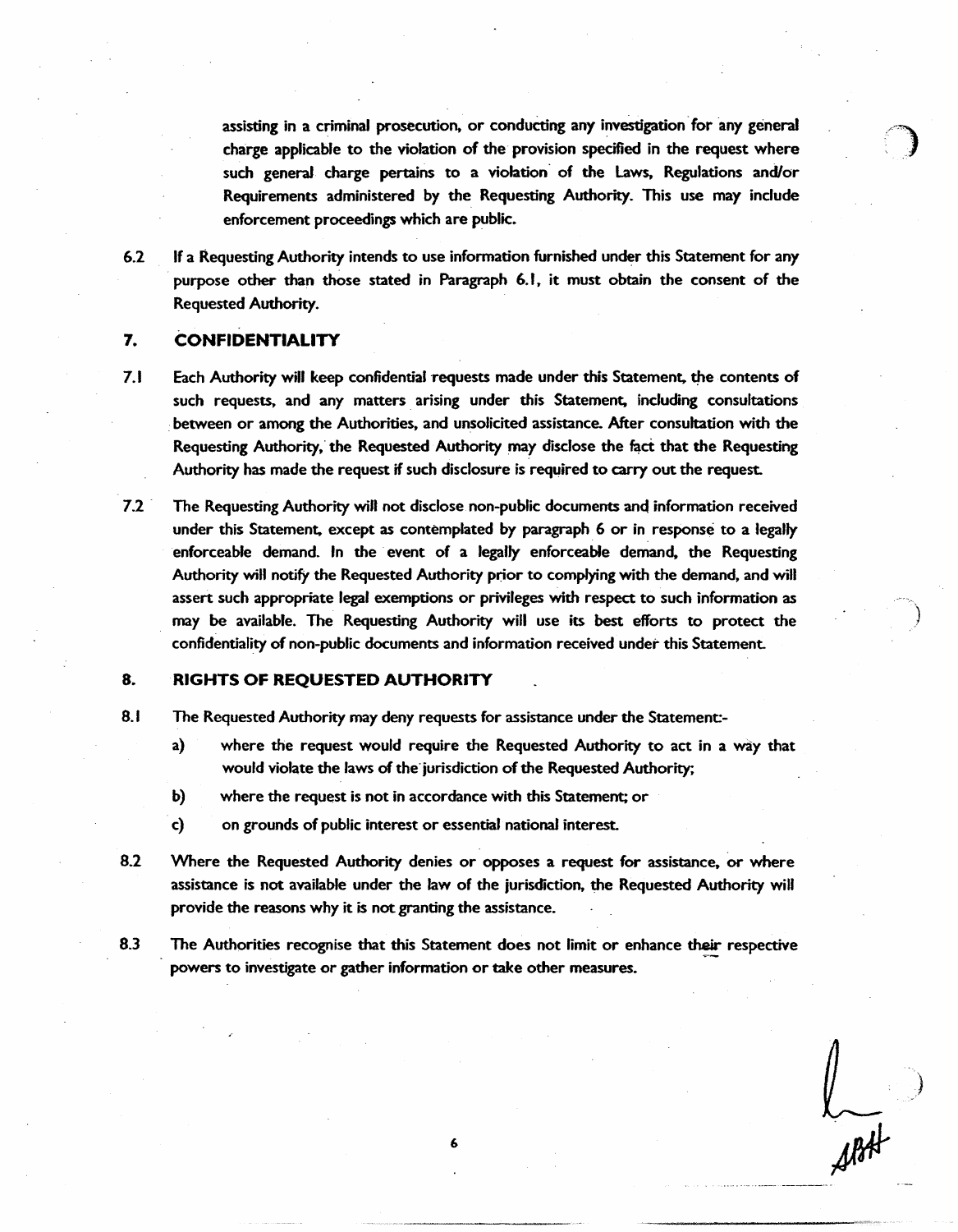#### 9. CONSULTATION

- 9.1 The Authorities will consult each other on an on-going basis to enhance regulatory cooperation, improve the operation of the Statement and resolve any matters that arise. The Authorities will" inform one another· of the adoption of domestic measures that may affect their respective Authority's ability to provide assistance under this Statement.
- 9.2 · The Authorities may take practical measures necessary to facilitate the implementation of the Statement. As such, the Authorities may by agreement in writing amend, relax or waive any of the terms of the Statement.

#### 10. COSTS OF INVESTIGATION

If the cost of fulfilling a request is likely to be substantial, the Requested Authority may, as a conaltion of agreeing to give assistance under this MOU, require the Requesting Authority to make a contribution to costs.

#### II. EFFECTIVE DATE AND TERMINATION

- 11.1 Cooperation in accordance with this Statement will begin on the date of its signing by the Authorities.
- 11.2 Cooperation and assistance in accordance with this Statement will continue until the expiration of 30 days after any Authority gives written notice to the other Authority of its intention to discontinue cooperation and assistance hereunder. If any authority gives a · termination notice, cooperation and assistance in accordance with this Statement of Intent will continue with respect to all requests for assistance that were made or information provided before the effective date of notification (as indicated in the notice but no earlier than the date the notice is sent) until the Requesting Authority terminated the matter for which assistance was requested. The provisions of this Statement concerning confidentiality will continue thereafter with respect to information in the possession of the Requesting Authority.

7

 $\frac{1}{\sqrt{3}}$ 

≂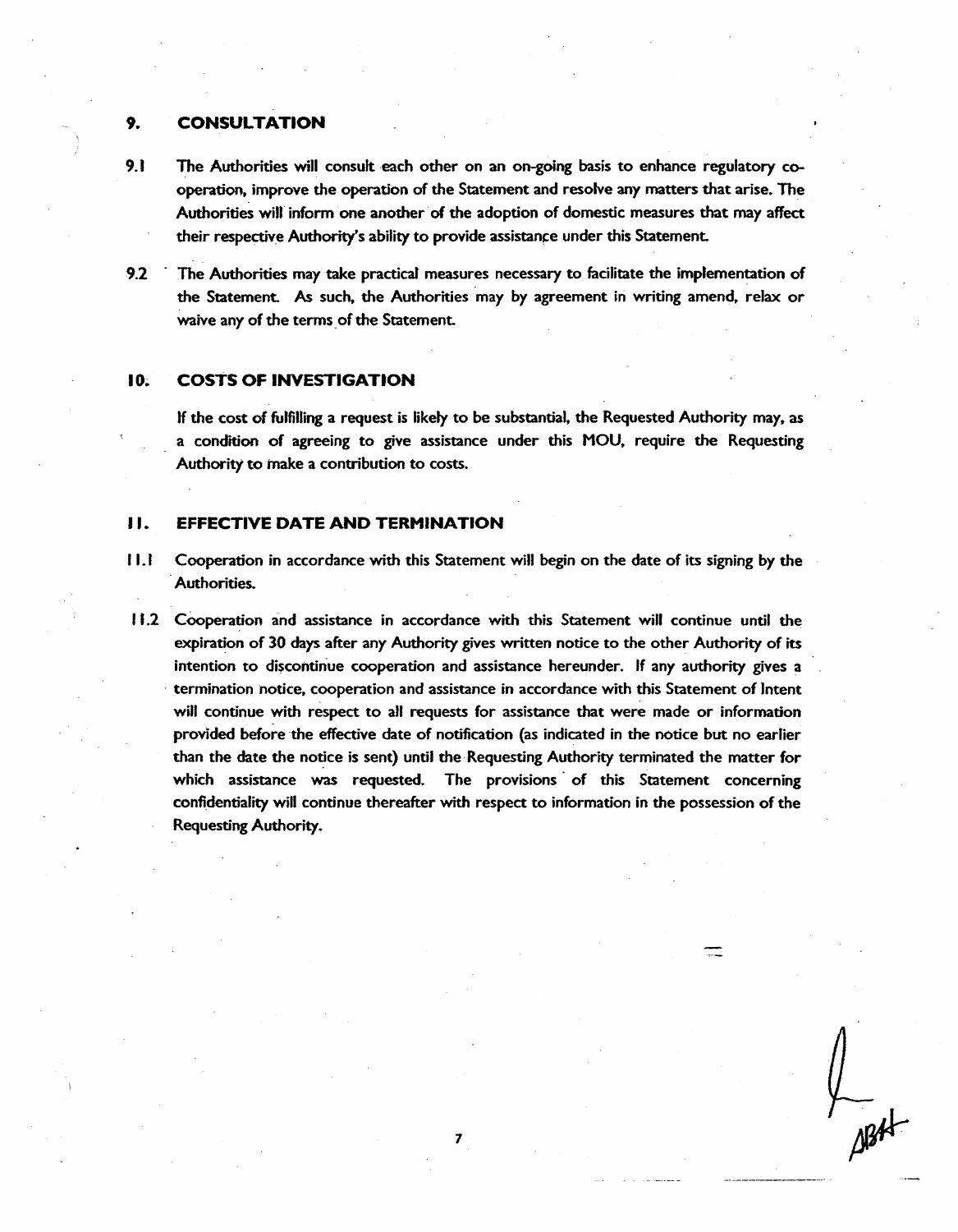SIGNED on this  $12$  day of  $\text{cm}(l)$  2005

#### FOR THE ISLE OF MAN FINANCIAL SUPERVISION COMMISSION

 $j$ 

J R Aspden - Chief Executive

SIGNED on this  $8^{\underline{\text{A}}}$ 

day of *April* 2005

#### FOR THE COMMODITY FUTURES TRADING COMMISSION

8

Sharon Brown-Hruska - Acting Chairman

-)